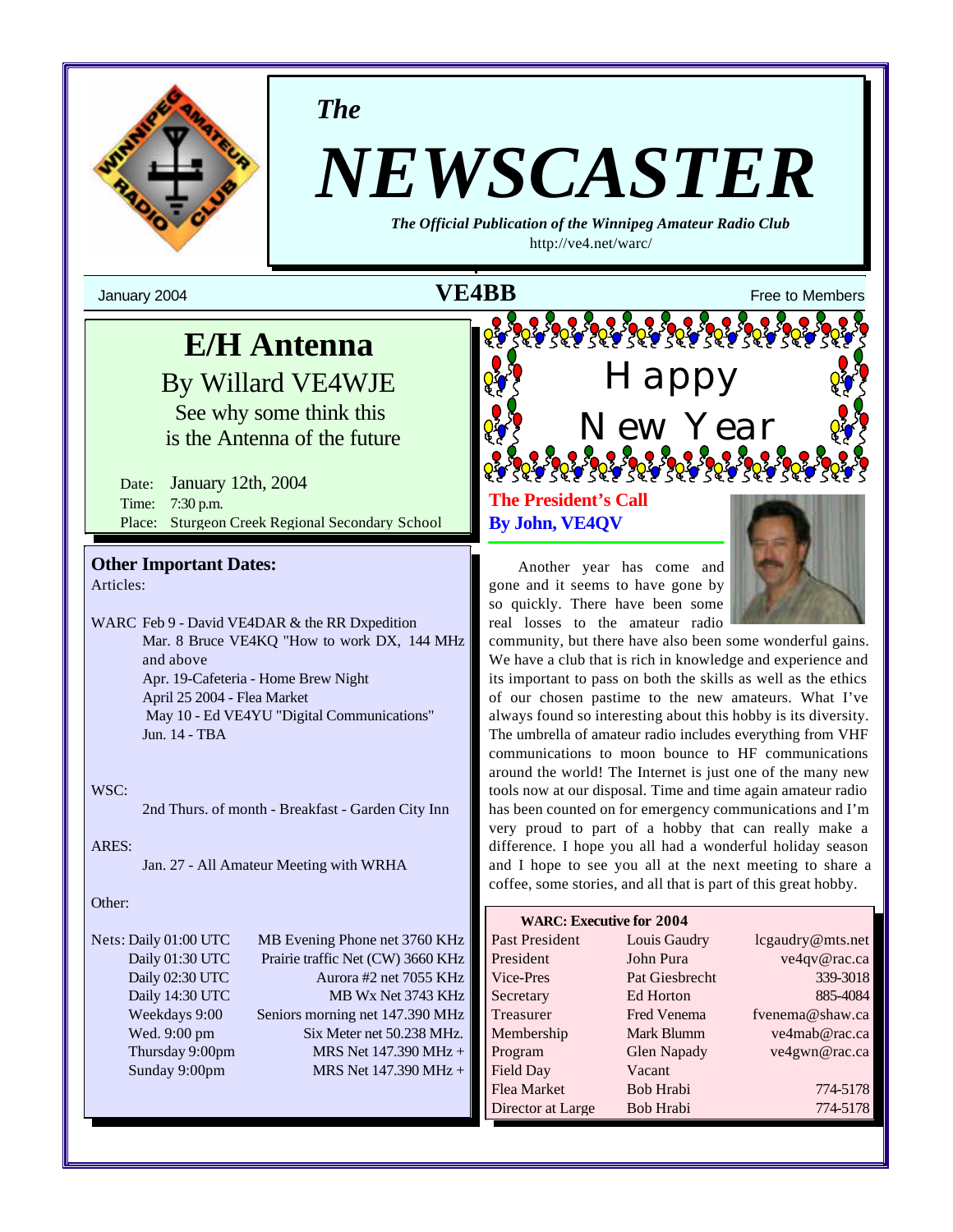#### **From the Planning Chair: Glen, VE4GWN**



Wasn't that a great Christmas Party? It wouldn't have been such a success without the participants.

First I must thank Ruth VE4XYL for feeding us. In the past she had her elves help her, but this year she had NO assistance (I'm sure her number one elf, Tom VE4SE did help a little)!!

Next I must send a thank you out to the Drum Line from the 2701 PPCLI Cadets. Their performance was wonderful. It is unfortunate that we couldn't dim the lights more, so everyone could get the full effect; I've seen their show in the past, without lights WOW!

Of course Prof. Flotz with his annual update, makes me glade I didn't invest in fruit computer or that micro-what ever. I hope that the company can figure out what the kit they came up with is good for. (Some say he looks like VE4DAR but I don't).

The Intermods, what can I say, there harmony can't be duplicated. I knew that Ed VE4YU had many friends, but I didn't know that George Burns and Gracie Allen were among them! Thanks to the entire group.

The HT decorating contest went well. I would have liked to see more then three entered, and congratulations to Ed VE4EIH, Ruthie VE4CRS and Rosi VE4YYL. Thank you to Fred VE4FV, John, VE4QV and Tedd VE4VID for being the judges.



Congratulations Bert VE4AND! I can't think of anyone I have met in the Winnipeg Amateur community more deserving of the OSCAR! Sorry I can't post a picture, but my camera failed me.

I must tip my hat, to Derek VE4HAY, and say thanks for once again bringing roses for the ladies!

Last I would like to thank everyone who came out to celebrate with us. Without you it would have been a very boring party! (We had 51 attend)

January 13th meeting Willard VE4WJE will be talking to us on E/H antenna. This promises to be very informative. Check Willard's web page:

http://www.members.shaw.ca/w.elliott/.

Being January it's time to start thinking about June. Why? You may ask. Simple, Field Day comes in June, and we need someone to coordinate this event, so start checking your schedule and let any member of the executive know if you can help. We also should start thinking of where we plan to set up this year.

### **Winnipeg Senior Citizens Radio Club By Adam, VE4SN, President.**



Did you ever notice that the month of December seems to usher in a time of great activity, of rushing around fighting crowds and traffic to find that "just right" gift for that someone special; a time of shopping frenzy and uncontrolled spending. Actually, I've just described the actions of my good wife who revels in this sort of thing. Personally, I hate shopping and especially at this time of year I deplore it!

Nonetheless, December also ushers in the warm feelings of holidays and celebrations, of sharing and giving, of family and friends and of watching the happiness on the faces of the children as the time for Santa Claus approaches. I have to admit that all of this sort of offsets the fact that it is winter and the nights are dreadfully long and cold!

Speaking of celebrations and such, the Winnipeg Senior Citizens Radio Club held their annual Christmas Luncheon on December 9th at the Assiniboia Christian Centre. There were eighty six attendees and everyone enjoyed a fabulous turkey dinner with all the trimmings. Entertainment was provided by our own Intermods and this year we were pleased to have Cal Shermerhorn, VE4XQ emulating the late Don Messer with his "down east" violin music. Cal also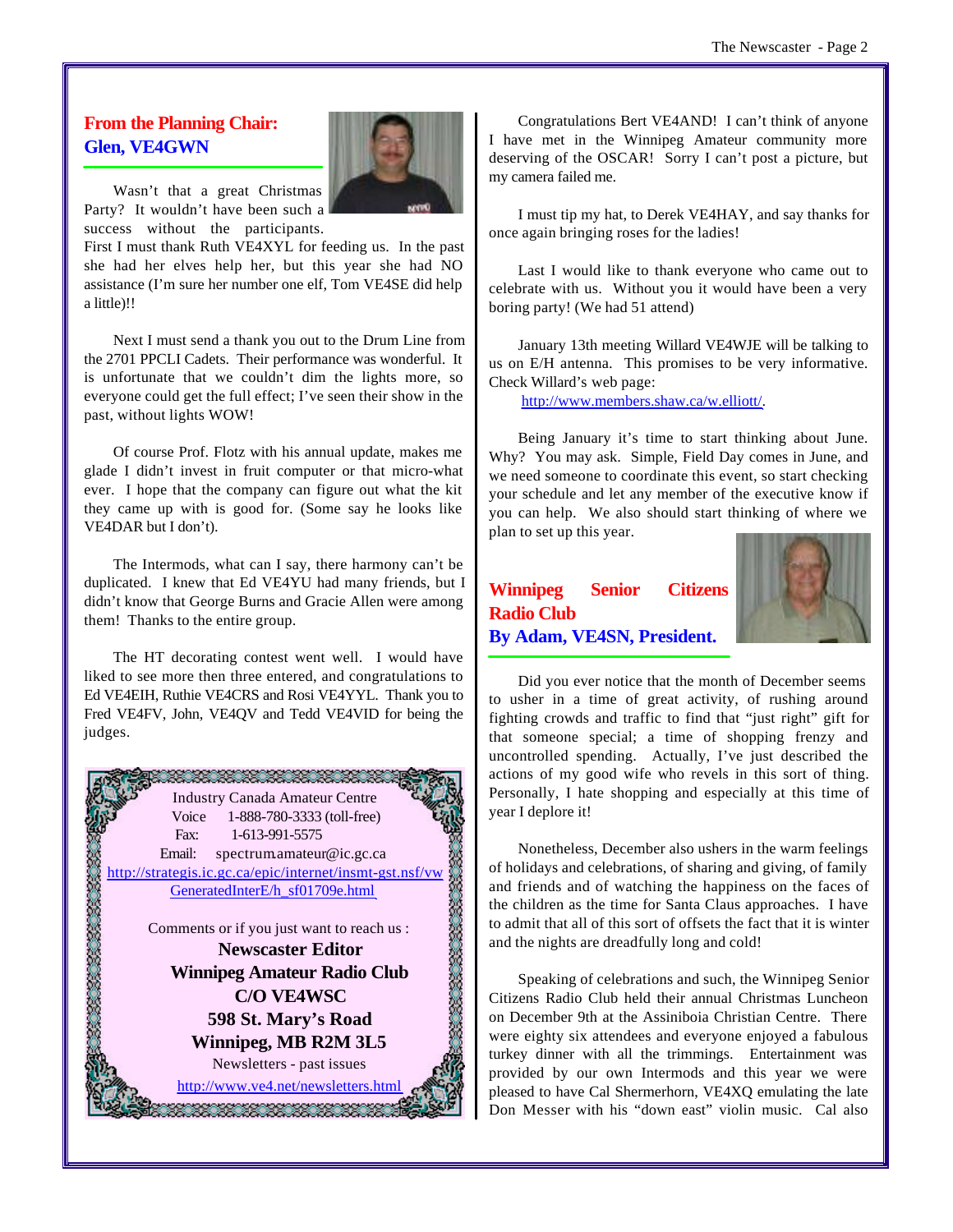played the banjo and the sax in great fashion. He was ably accompanied on the electronic keyboard by Ozzie Aasland retired from the RCAF Air Command Band. The raffle and silent auction provided some wonderful prizes. Thanks to all who donated the prizes and a special thank you to Gladys Haldane-Wilsone VE4GE for all the work she did in making the dolls and other items. A visit by Santa (Gord Finch VE4GF) capped off a wonderful afternoon.

Because our Christmas party was on a Tuesday, the regular Thursday breakfast gathering was a go ahead affair on December 11th. Probably because of the somewhat cool temperatures that day and maybe because everyone was still full of turkey, only fifteen persons showed up for breakfast. The freebee meal was won (again) by Ed Oakes, VE4OAK. I think he won two or three raffle prizes on Tuesday. This has to be his lucky month!

Wednesday, December 17th was the day of our Annual General Meeting, which was to see the election of a new Executive and Board of Directors. However, we did not have a quorum at election time so that exercise could not be carried out. A Special General meeting is being called for December 29th at 600 St. Mary's Road, the place where we had our 20th Birthday party. It's downstairs so come on folks make an effort to attend. Remember it's your club! And if this column appears after the 29th, I sure hope we got our quorum!

By the time you read this, no doubt Christmas celebrations will be over. I hope everyone had a fabulous time and got just what they wanted from Santa. Now we look forward to a brand new year. On behalf of all our members, I want to wish everyone everywhere a healthy, happy, prosperous, safe and peaceful New Year. Happy New Year!!

#### **Minutes for W.A.R.C. December 8th, 2003 Submitted by Ruth, VE4XYL**

Meeting Began at 1934 hours. The introductions were done in the usual manner. 51 members and quests had signed in.

#### *Previous minutes*

Derek VE4HAY reports on wrong dates where used in the heading, this was noted. David VE4DAR proposed that previous minutes be excepted, motion passed.

#### *Treasures report.*

Fred VE4FV reported that in Oct. There was 345 new members and renewals. And various revenue came to 571.00. For Nov. 33 members paid 395.00 and the 50/50 draw was

35.75. The club had expenses of 535.70 The school rental is coming due 1200.00

#### *Auditors Report.*

The Report was misplaced, but Ed VE4YU the auditor report will be out for the January meeting. John believes that all is in order.

#### *RAC Report*

Adam VE4SN With the RAC report, The RAC Winter Contest on Dec. 27 is coming up. So far 1 person is using the VE4RAC Callsign, Tedd VE4VID. Adam also reported that there is nothing new on the RAC proposals.

#### *DX Sleuths*

Adam reported that DX is sporadic at the moment. If looking for it can be found. Wished every one happy hunting on DX .

#### *ARES*

Jeff VE4MBQ reported that the Gross Lake ERTS is full functional. It is on marine channel 24. Tom VE4SE asked about ERTS, and how one time no one was allowed on marine band unless licensed. Jeff explained as to how Industry Canada did away with the station licences for Aeronautical and marine station licences. Perhaps ERTS people will become amateur radio operators.

#### *OSCAR Award*

This years OSCAR award was presented to Bert Andrews VE4AND. Bert thanked the members for the award.

#### *Good and welfare*

The passing of Vern VE4VQ

Derek VE4HAY explained that as he bought roses for all the ladies who were at the Christmas party last year he as done so again this year, and presented flowers to all the ladies.

Rick VE4OV Explained as to how when he was a young Ham at 15, his uncle, gave him a volt meter. (That fell into his tool box., (hi hi wink wink) Saying all HAMS should have one. Rick explained how he thinks that every young ham should volt meter, and presented one to Aruni VE4WMK.

Meeting adjourned at 2000 hrs. The entertainment was provided by the PPCLI Cadet Drum line. Professor Flutz showed new products for the amateur market, in the new year. The Intermods, concluded the evening. With various Christmas carols

The winners of the HT contest were 1st Ed VE4EIH 2nd Ruthy VE4CRS 3rd was Rosi VE4YYL. The winners of the attendance prizes where Ruth Mills VE4XYL, Tom Blatche VE4HQ Mariska Maquire VE4MMG Rick Allen VE4RA and Yori Tusji VE4ACX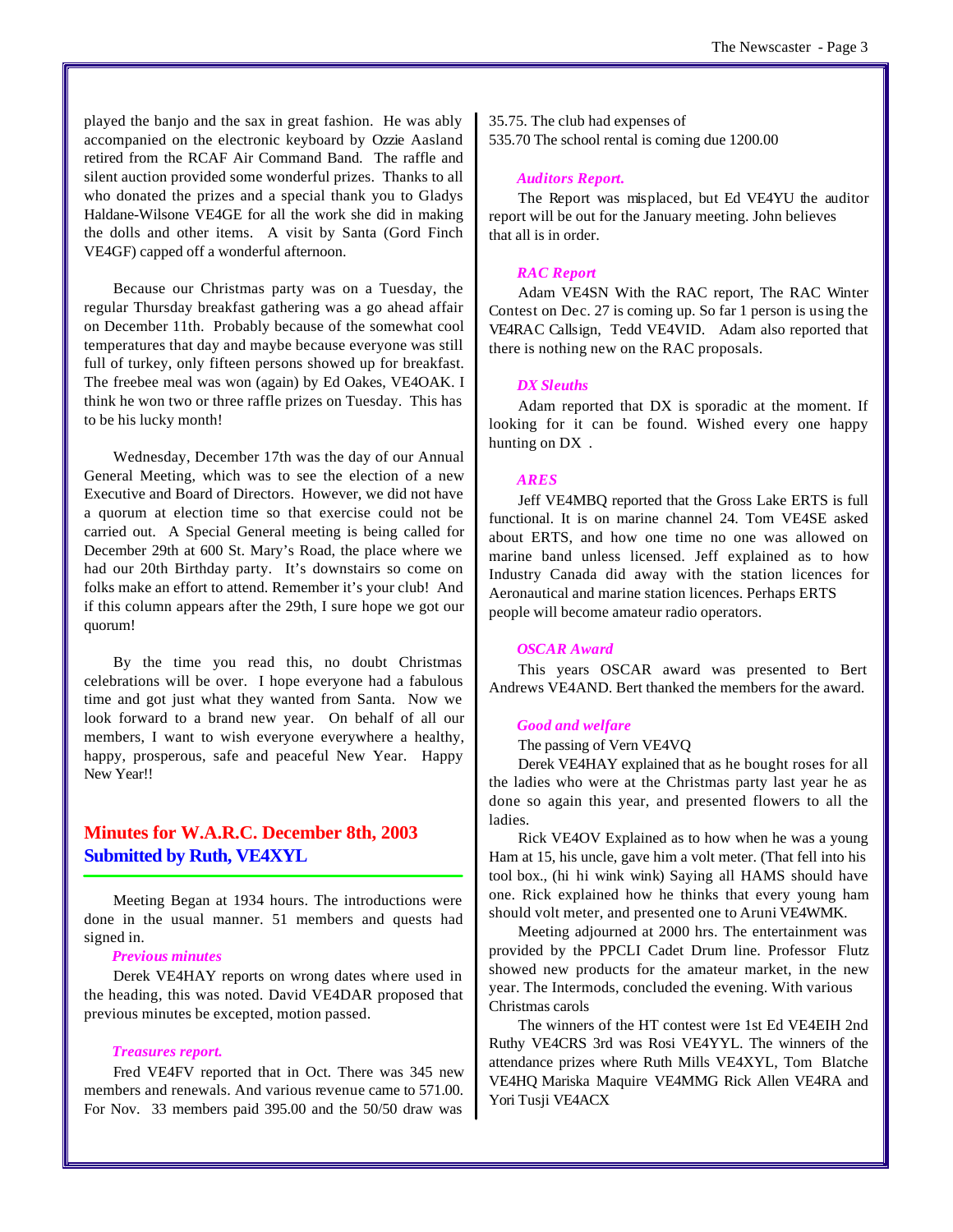#### **Echolink back on DARC By Jack, VE4JA**

Due to popular demand EchoLink is back up on the Dauphin Amateur Radio Club (DARC).

I had taken it off the air mostly due to no one answering incoming calls but it seems that seems to be the trend across the country. One may wonder at times when he\she idents on a repeater or even takes the big plunge and asks if there is anyone monitoring and all you get is dead silence! Why? can anyone tell me or is it just a coincidence that everyone has their 2 meter or UHF rigs turned off! I try to monitor the repeaters and answer anyone who calls in locally and especially anyone who calls in on IRLP (Node 1700) and of course EchoLink.

We hear time and time again that amateur radio is dying, the Internet is taking over, is it? no darn wonder if nobody is using the facilities that a few have put together (in this case repeaters) to enhance the Amateur fraternity if that's the right word.

The DAR'C' system as a good example covers from Brandon South to North of Swan River ...East beyond Ashern and North to near Gypsumville and South into Winnipeg but you would swear at most times that it goes nowhere as the repeaters set idle most times and when there is no activity we tend to turn off the radio's ...what a bummer.

So after all this please use our system and get it active.

IRLP on VE4SRR in Swan River and EchoLink on VE4BVR in Russell Which is part and parcel of the DARC system. Should anyone want the commands to work other stations and repeaters on EchoLink from VE4BVR-R just let me know and I will give you the codes. But it is a little more complicated than IRLP..

#### **WPGARES Jeff Dovyak VE4MBQ**

CANWARN Net Controllers operated VE4WWO for 24 hours this year during SKYWARN Recognition Day (SRD) on SAT 06 DEC. Thanks to volunteer operators VE4s: EWN, ESX, KU, KEH, HAZ, AJR, GWN, YYL, MBQ. Several volunteers worked either two shifts or back-to-back double shifts. Thanks also to University of Manitoba Amateur Radio Society for allowing us to utilize VE4UMR for access to IRLP. We had a total of 120 contacts; 24 HF (at least 20 were with Glen's TS-520), 96 VHF, 24 Wx Stations. Once again we were the only Canadian Wx Station that participated. Glen not only brought out his own HF rig and tuner but also designed the log and acts as QSL Manager.

VE4s ESX, GWN, KEH, and YYL spent some time at VE4WWO SAT 13 DEC diagnosing some HF performance issues. Thanks also to Wayne VE4WR who attended the afternoon of SRD to make some preliminary checks and point us in the right direction. It appears that we have a problem with the FC-757 Antenna Tuner.

Jay Anderson gave us a great presentation "2003 Severe Weather Summary" at our December General Meeting as well as discussing some CANWARN plans for 2004. The promo items were just icing on the cake. Jay also mentioned the importance of spotter reports during the Winter Severe Wx Season, Page 8 of DEC 2003 WARC The Newscaster had a list of Severe Winter elements of interest to PSPC staff. New Manitoba ARES photo-ID cards were issued.

Wayne Schellekens VE4WTS has stepped down as AEC as well as resigning from ARES. We would like to thank Wayne for his help and advice over the last few years. Richard Sheridan VE4ESX has been appointed Acting Emergency Coordinator and is on the WPGARES contact list along with VE4KAZ and VE4MBQ.

The next WPGARES General Meeting is TUE 20 JAN 1900h Sir Wm Stephenson Library 765 Keewatin Street.



**Manitoba ARES CANWARN**  "**Reportable" Winter Weather**

If you notice any of the following weather conditions this winter, please report this to the Weather office along with your locations and callsign;

- Ø Low Visibility
- Ø Freezing Rain or Freezing Drizzle
- Snowfall accumulations over 6-8 cm
- Ø Rain that changes to Snow (when temps near Zero)

There will not generally\* be an amateur net in operation, so phone your report in via: the 1-800 number received at Spotter Training. If you are not a CANWARN member you may use the general PUBLIC number is 1-800-239-0484. Or consider possibly joining CANWARN.

| * Consider Participation in: |              |                    |
|------------------------------|--------------|--------------------|
| MMWX NET                     | 3743 kHz LSB | approx 0830h local |
| <b>MEPN</b>                  | 3760 kHz LSB | approx 1900h local |

MMWX Net Manager may collate severe winter wx reports and forward to PSPC.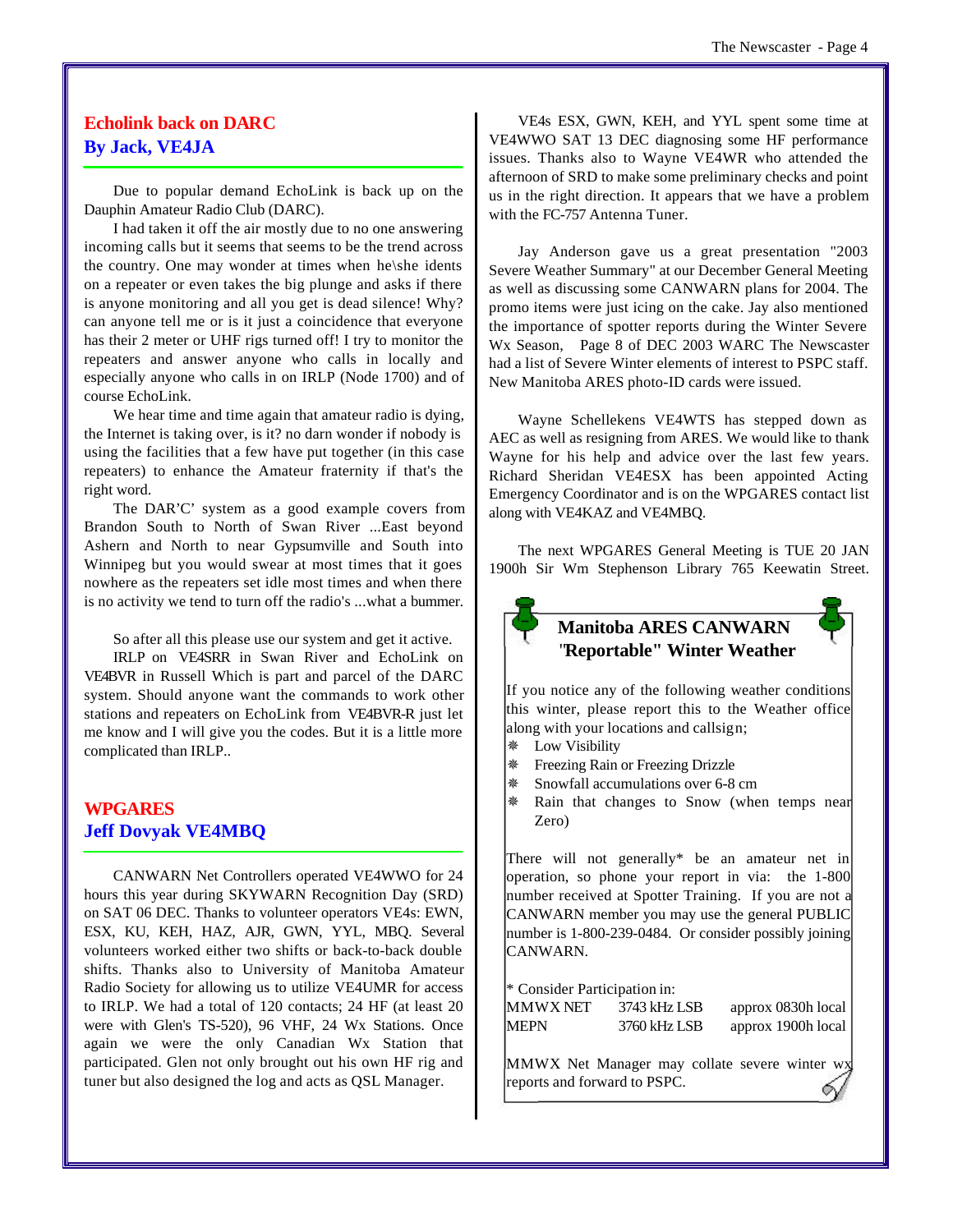Guest speaker to be announced. We hope to have a representative from Office of Critical Infrastructure Protection and Emergency Preparedness (OCIPEP) sometime during the first quarter of 2004 to talk about the new Public Safety and Emergency Preparedness ministry.

An "All-Amateur" meeting to gauge the interest of the general Amateur community (particularly those without current emergency response obligations) in assisting WRHA Disaster Management has been booked for TUE 27 JAN 2004 1900h Deer Lodge Centre 2109 Portage Avenue. If you are considering attending please notify VE4MBQ so that we have enough handout material available at the meeting and an appropriately sized room.

Recruiting has begun for Festival du Voyageur sled Dog Races 14 & 15 FEB at The Forks. If interested please notify VE4MBQ. The Amateur Radio briefing will likely be TUE 10 FEB.



Canwarn Amateur radio operators participated in a training activity in which Amateurs provided communications for a NWS-ARRL special event "SKYWARN Recognition Day". The Winnipeg Weather Office station, VE4WWO, located at the Prairie Storm Prediction Centre became the center of operations for the 24 hour event from 0000-2400z. VE4's, EWN, ESX, KU, KEH, MBQ, HAZ, AJR, GWN, YYL, and Luke Dovyak provide the 24hours operation in various shifts. Once again we appeared to be the only Canadian Wx station that participated. Environment Canada & the U.S. National Weather Service were the agencies involved

#### THE CONFUSED AMATEUR

- 1. When I turn off the power does the space charge in a vacuum tube fall to the bottom of the tube?
- 2. In a Radar set where is the key to the MTI gate kept?
- 3. Do you have to prime an ion pump?
- 4. What's a GETTER?
- 5. Is transit time the time spent every morning on the bus?
- 6. How fast does a vacuum tube have to travel to be velocity modulated?

### **RAC Board Elections By BJ Madsen, VE5FX**

Following the election of new RAC Executive this afternoon, next year will see the following:

- Running for President:
- ¸ Current President Gillis, VE1WG, chose to not run for this office again. Daniel Lamoureux, VE2KA (the current Quebec regional director), and Robert (Bob) J. C. Burns, VE1VCK. Daniel Lamoureux was declared elected with a 4:3 majority.

Running unopposed and thus elected by acclamation were:

- ¸ First Vice President Bob Nash, VE3KZ (Bob writes "The Sports Page" for TCA)
- $\checkmark$  VP Field Services & International Affairs Pierre Mainville, VE3PM (Pierre is currently VP Field Services)
- ¸ VP Regulatory Affairs Jim Dean, VE3IQ (Jim currently holds this position)
- Secretary Noel Marciel, VE2BR
- ¸ Treasurer open no candidate

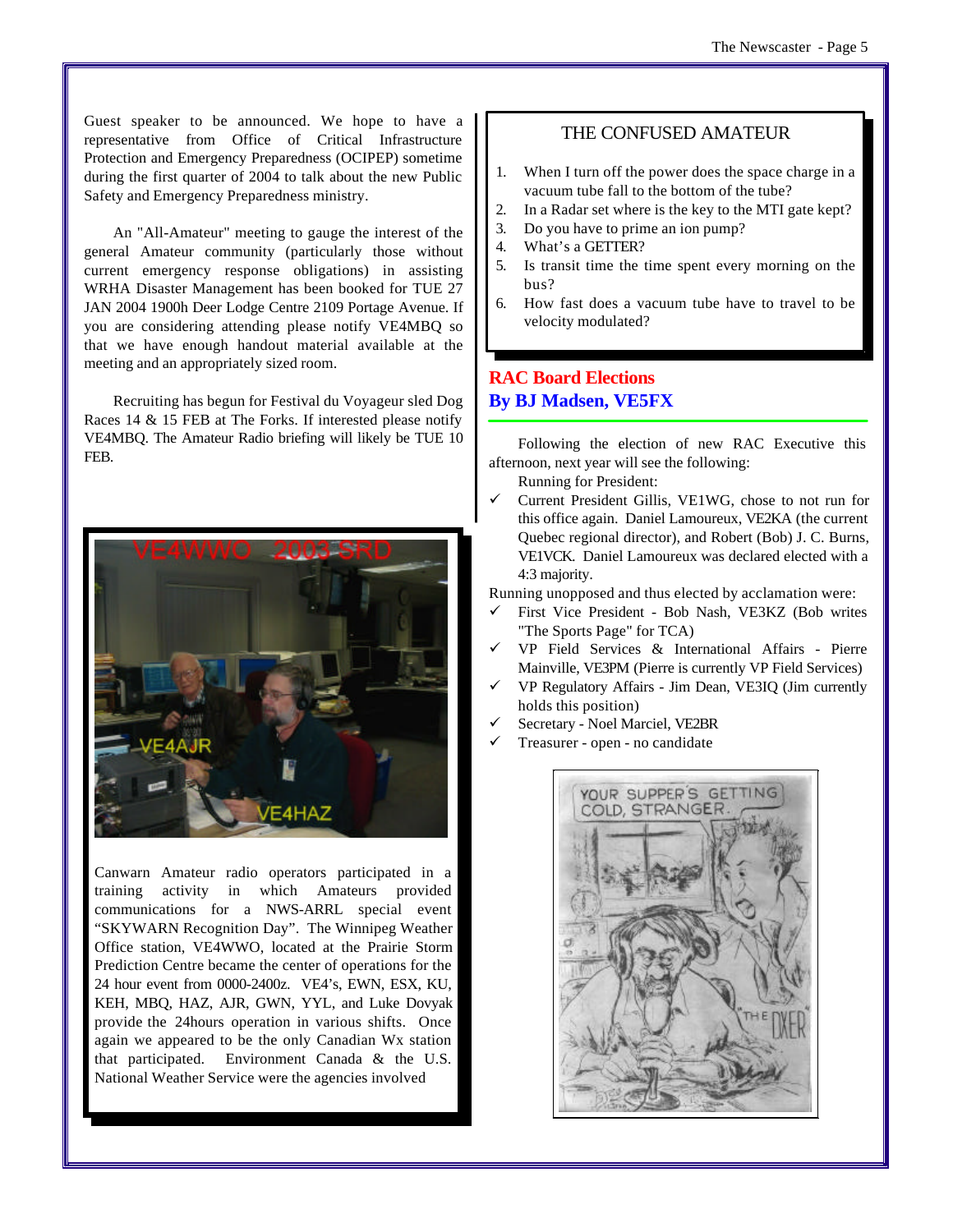#### **News from the Net**

#### *Space News*

AO-40 now is in "hibernation mode" which lasts for approximately four weeks. This is done twice a year to ensure the satellites day to day running. Although the satellite's passbands are switched off at the moment, its beacon remains on. It is hoped that the passbands will be back on in time for Christmas.

*--IRISH RADIO TRANSMITTERS SOCIETY*

#### *Amateur radio operators to benefit from ACA reciprocal licensing decision*

A decision by the Australian Communications Authority (ACA) will make radio operation easier for overseas amateur radio operators visiting Australia and Australian amateurs travelling overseas.

Acting ACA Chairman Dr Bob Horton said the decision is one of several made by the ACA as a result of its current review of amateur service regulation.

"We have decided to participate in an international arrangement for reciprocal recognition of amateur qualifications and licences in participating countries. This will make it much easier for amateurs to operate their radios when visiting these countries," Dr Horton said.

"The arrangement means that it will not be necessary for Australian amateurs to obtain a temporary licence to operate while visiting other participating countries, or for visiting amateurs who hold a licence from a participating country to obtain a temporary licence to operate while they are in Australia."

"The ACA will work towards the implementation of these new arrangements, which are expected to come into force in the second half of 2004."

-- *Australian Communications Authority* 

#### *Morse Code*

Although the 2003 World Radiocommunications Conference (WRC-03) recently eliminated the Morse code requirement for amateur/experimenter access to the HF spectrum the International Telecommunication Union (ITU) hasn't forgotten Morse code completely. In Geneva on December the 5th last, the ITU Radiocommunications Sector agreed on the wording of a new Draft Recommendation that specifies the international Morse code character set and transmission procedures. It also includes a new Morse code character to cover the "@ (at)" symbol which is used in e-mail addresses ( . - - . - . ) -- *IRISH RADIO TRANSMITTERS SOCIETY*

#### *Finland Drops Morse Testing November 1, 2003*

Paul Keinanen, OH3LWR, reports that Finland has deleted Morse code as a requirement for HF access, effective November 1st, 2003. While the official announcement appears to only be available in Finnish, Paul reports that the major elements are as follows:

The 5 wpm Morse test will no longer be required for access to the HF bands (in fact, it is reported that no new Morse tests will be offered). The technical class will have the same privileges as the general class (full power, all bands). The data communication class will have the same privileges as the basic class (medium power, 80 m, 40 m, 15 m, 10 m, 2 m, 70 cm and 24 Ghz) *-- No-Code International*

#### *New WSJT released*

As promised by Joe Taylor K1JT at the WIA Eastern Zone Amateur Radio Club's GippsTech 2003 technical conference, a new beta or trial version software in the WSJT family has been released.

A number of VK radio amateurs are currently trying and evaluating the Beta Release that promises to be even more efficient in processing weak signals on VHF and UHF. Its principal attraction is a new mode called JT65 that includes powerful FEC (forward error correction) and will enable communication with significantly weaker signals is possible with JT44. A new Beta Release of WSJT is available for free download at the WSJT home page,

Http://pulsar.princeton.edu/~joe/K1JT

A brief list of the features and technical specifications of JT65 is available at:

Http://pulsar.princeton.edu/~joe/K1JT/WSJT4.TXT and a 'Quick Start Guide for JT65' may be found at: Http://pulsar.princeton.edu/~joe/K1JT/UPD411.TXT

Joe K1JT k1jt@arrl.net welcomes comments from users of the Beta Release. *--WIA- Victoria*

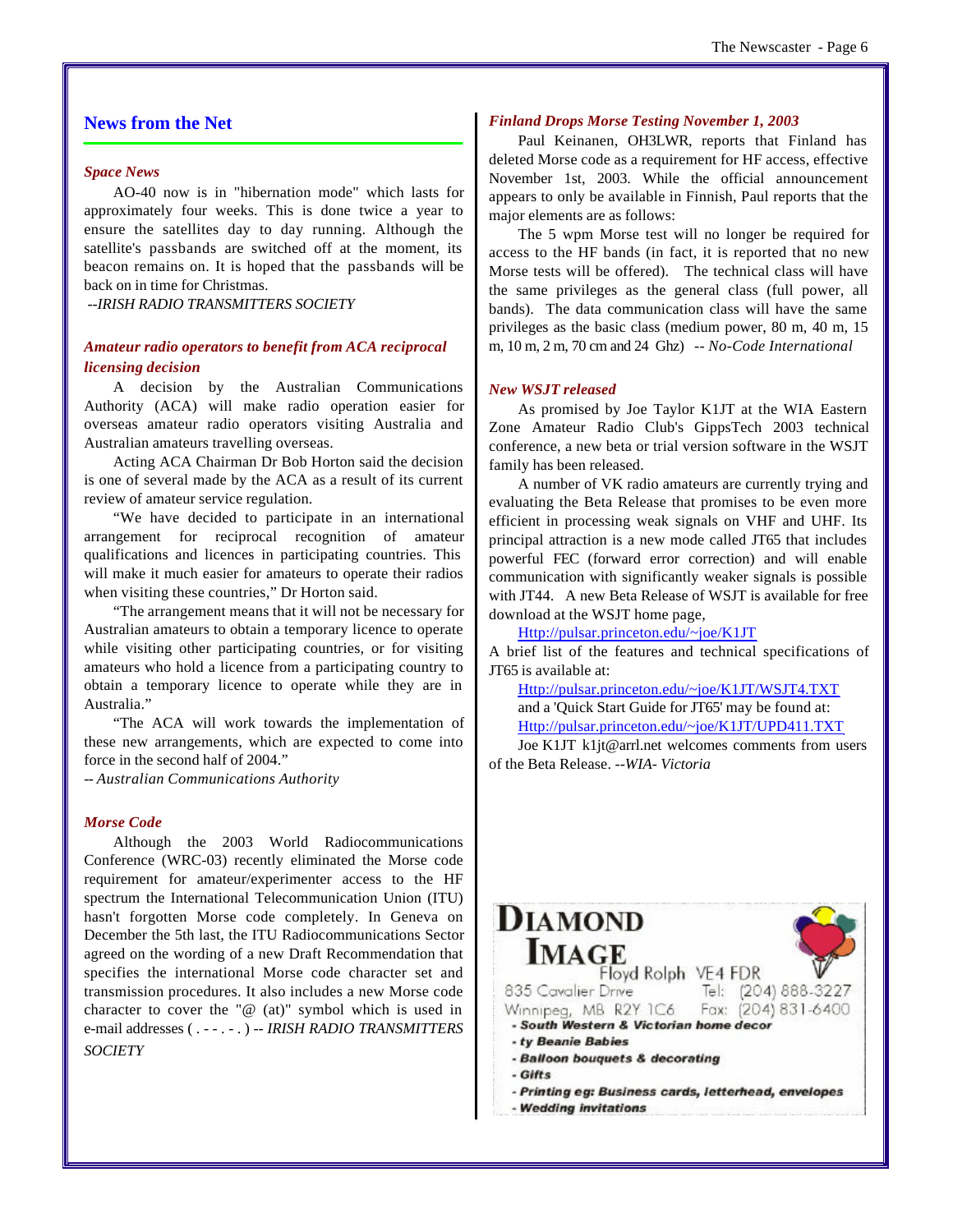#### **Contest Calendar**

| 2004<br><b>January</b>               |             |       |          |
|--------------------------------------|-------------|-------|----------|
| <b>AGB NYSB Contest</b>              |             | 0000Z | Jan 1    |
| <b>SARTG New Year</b><br><b>RTTY</b> |             | 0800Z | Jan 1    |
| <b>AGCW Happy New Year Contest</b>   |             | 0900Z | Jan 1    |
| ARRL                                 | <b>RTTY</b> | 1800Z | Jan 3    |
| Kid's Day Contest                    |             | 1800Z | Jan 3    |
| EUCW 160m Contest                    |             | 2000Z | Jan 3    |
|                                      | and         | 0400Z | Jan 4    |
| Hunting Lions in the Air             |             | 0000Z | Jan $10$ |
| East Asia 160/80 DX Contest          |             | 0900Z | Jan $10$ |
| <b>UK DX Contest</b>                 | SSB         | 1200Z | Jan $10$ |
| <b>Midwinter Contest</b>             | <b>CW</b>   | 1400Z | Jan $10$ |
| North American QSO Party             | <b>CW</b>   | 1800Z | Jan $10$ |
| <b>NRAU-Baltic Contest</b>           | <b>CW</b>   | 0530Z | Jan 11   |
| <b>NRAU-Baltic Contest</b>           | <b>SSB</b>  | 0800Z | Jan 11   |
| <b>Midwinter Contest</b>             | Phone       | 0800Z | Jan 11   |
| <b>DARC 10-Meter Contest</b>         |             | 0900Z | Jan 11   |
| 070 Club                             | PSK         | 0000Z | Jan 17   |
| LZ Open Contest                      | <b>CW</b>   | 1200Z | Jan 17   |
| MI QRP January                       | CW          | 1200Z | Jan 17   |
| Hungarian DX Contest                 |             | 1200Z | Jan 17   |
| North American QSO Party             | SSB         | 1800Z | Jan 17   |
| <b>ARRL January VHF Sweepstakes</b>  |             | 1900Z | Jan 17   |
| CQ 160-Meter Contest                 | <b>CW</b>   | 0000Z | Jan 24   |
| <b>REF</b> Contest                   | CW          | 0600Z | Jan 24   |
| <b>BARTG RTTY</b> sprint             | Rtty        | 1200Z | Jan 24   |
| <b>UBA DX Contest</b>                | <b>SSB</b>  | 1300Z | Jan 31   |
| <b>February</b>                      |             |       |          |
| Vermont QSO Party                    |             | 0000Z | Feb 7    |
| New Hampshire QSO Party              |             | 0000Z | Feb 7    |
| Inter. Winter Contest                | SSB         | 0001Z | Feb 7    |
| Minnesota QSO Party                  |             | 1400Z | Feb 7    |
| Delaware QSO Party                   |             | 1700Z | Feb 7    |
|                                      | and         | 1300Z | Feb 8    |
| <b>Mexico International Contest</b>  | <b>RTTY</b> | 1800Z | Feb 7    |
| North American Sprint                | Phone       | 0000Z | Feb 8    |
| CQ/RJ WW WPX Contest                 | <b>RTTY</b> | 0000Z | Feb 14   |
| <b>SARL Field Day Contest</b>        |             | 1000Z | Feb 14   |
| Asia-Pacific Sprint                  | <b>CW</b>   | 1100Z | Feb 14   |
| Dutch PACC Contest                   |             | 1200Z | Feb 14   |
| <b>YL-OM Contest</b>                 | <b>CW</b>   | 1400Z | Feb 14   |
| <b>FISTS Winter Sprint</b>           |             | 1700Z | Feb 14   |
| <b>OMISS QSO Party</b>               |             | 1700Z | Feb 14   |
| RSGB 1.8 MHz Contest                 | CW          | 2100Z | Feb 14   |
| North American Sprint                | <b>CW</b>   | 0000Z | Feb 15   |
| <b>QRP ARCI Winter Fireside</b>      | SSB         | 2000Z | Feb 15   |
| <b>ARRL School Club Roundup</b>      |             | 1300Z | Feb 16   |
| <b>ARRL Inter. DX Contest</b>        | <b>CW</b>   | 0000Z | Feb 21   |
| YL-ISSB QSO Party                    | <b>CW</b>   | 0000Z | Feb 21   |
|                                      |             |       |          |

| <b>YL-OM Contest</b><br>CQ 160-Meter Contest | SSB<br><b>SSB</b> | 1400Z<br>0000Z | Feb <sub>21</sub><br>Feb <sub>28</sub> |
|----------------------------------------------|-------------------|----------------|----------------------------------------|
| <b>REF Contest</b>                           | <b>SSB</b>        | 0600Z          | Feb <sub>28</sub>                      |
| <b>UBA DX Contest</b>                        | $\mathcal{C}W$    | 1300Z          | Feb <sub>28</sub>                      |
| Mississippi QSO Party                        |                   | 1500Z          | Feb <sub>28</sub>                      |
| FYBO Winter QRP Field Day                    |                   | 1600Z          | Feb <sub>28</sub>                      |
| North American QSO Party                     | <b>RTTY</b>       | 1800Z          | <b>Feb 28</b>                          |
| <b>High Speed Club Contest</b>               | CW <sub></sub>    | 0900Z          | Feb <sub>29</sub>                      |
| North Carolina QSO Party                     |                   | 1700Z          | Feb 29                                 |
|                                              |                   |                |                                        |

#### **RAC Directors Report By BJ Madsen, VE5FX**

As you might imagine, the world has kind of slowed for the season. The RAC office has been closed for a couple of weeks. Immediately, in the new year, the new executive will take over as per the new slate of officers. We still have not had a candidate for treasurer come forward, unfortunately. Of course, we are hoping to have an interim director named for Quebec to replace Mr. Lamoureux who resigned that position earlier this month.

Nothing has been heard from Industry Canada following our CARAB meeting. As I mentioned earlier, their concept of moving quickly is probably somewhat different from ours!

Further to the Canada Winter Contest:

As you possibly know, the official VE#RAC stations, which count as bonus contacts, may NOT compete in the contest. Further, they must send their logs to RAC headquarters so that QSL requests can be handled by RAC headquarters rather than by the individual stations. Assistant Director Adam Romanchuk - VE4SN - and I have both sent in the logs for VE4RAC and VE5RAC.

The contest went quite well, I thought. Band conditions were better than expected with a 10 metre opening and good conditions on the other bands as well. I was able to work every province and district except for NU.

Once the new executive takes over following the new year, there might be some news, which I will pass along to you.

All the best for the upcoming 2004,



**386 Belvidere Street 885-9278 http://www.escape.ca/~ve4jnf ve4jnf@escape.ca**